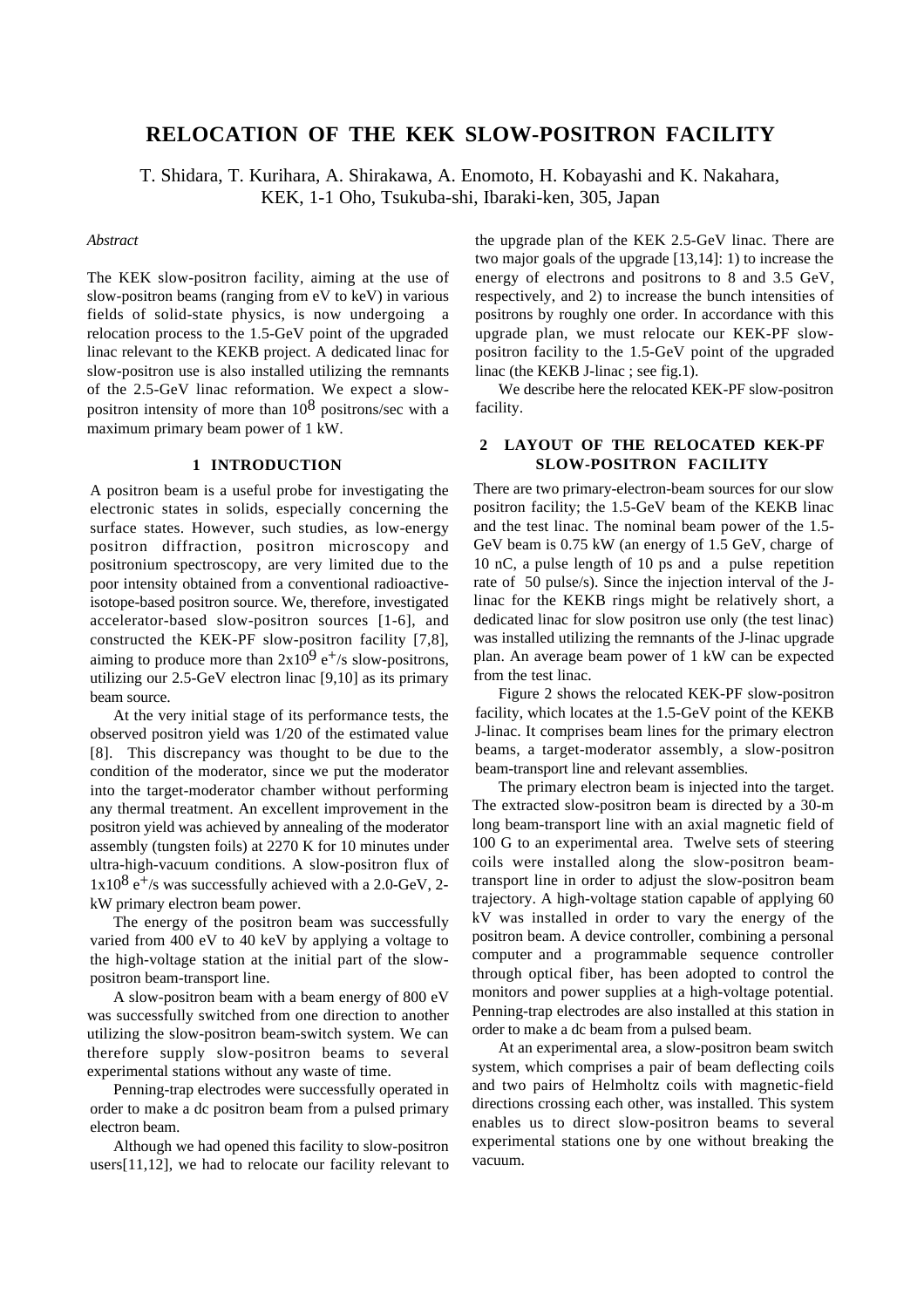As for the beam monitors, channel-electron multipliers (CEM) for the beam intensity and microchannel plates (MCP) for the beam profile are intensively used.

#### **3 PRESENT STATUS**

Almost all components of the KEK-PF slow-positron facility were relocated. The accelerating structures and necessary magnets of the test linac have already been installed in the linac tunnel.

The comissioning of the slow positron beam is planned to start from this April. We expect a slowpositron intensity of more than  $10^8$  positrons/sec utilizing the 1.5-GeV J-linac beam as its primary beam source.

# **4 FUTURE PLAN**

In order to produce more than  $10^9$  e<sup>+</sup>/s slow-positrons in our slow-positron facility, it is necessary to reinforce its primary beam source. If we add another two accelerating units to the present test linac, we will be able to achieve this positron intensity utilizing a beam power of 6 kW from the upgraded test linac.

## **5 SUMMARY**

The KEK slow-positron facility was relocated to the 1.5- GeV point of the KEKB J-linac relevant to the KEKB project. A dedicated linac for slow-positron use is also installed utilizing the remnants of the KEKB J-linac upgrade plan. We expect a slow-positron intensity of more than  $10^8$  positrons/sec with a maximum primary beam power of 1 kW.

# **6 ACKNOWLEDGMENTS**

The authors are greatly indebted to the Director General, Prof. H. Sugawara as well as to the staff of the KEK administration department for their encouragement and continuous support of this slow-positron project. They should also express their gratitude to prof. Y. Kimura, the director of the Institute of Materials Structure Science and to Prof. M. Kihara, the director of the Accelerator Laboratory, KEK, for their support. The staff of the KEK electron/positron linac is also gratefully acknowledged for machine operation and support.

## **7 REFERENCES**

[1] R. H. Howell, R. A. Alvarez and M. Stanek, "Production of Slow Positrons with a 100-MeV Electron Linac", Appl. Phys. Lett. 40, p751 (1982).

[2] R. Ley, K. D. Niebling, A. Osipowicz, A. Picard and G. Werth, Proc. 7th Int. Conf. on Positron Annihilation,

New Delhi, 1985, eds. P. C. Jain, R. M. Singru and K. P. Gopinathan (World Scientific, Singapore), p996 (1985).

[3] L. D. Hulett, Jr., T. A. Lewis, D. L. Donohue and A. Pendyala, Proc. 8th Int. Conf. on Positron Annihilation, Gent, 1988, eds. L. Dorikens-Vanpraet, M. Dorikens and D. Segers (World Scientific, Singapore), p586 (1989).

[4] T. Akahane, T. Chiba, N. Shiotani, S. Tanigawa, T. Mikado, R. Suzuki, M. Chiwaki, T. Yamazaki and T. Tomimasu, "Stretching of Slow Positron Pulses Generated with an Electron Linac", Appl. Phys. A51, p146 (1990).

[5] R. Suzuki, Y. Kobayashi, T. Mikado, H. Ohgaki, M. Chiwaki and T. Yamazaki, Proc. 9th Symp. on Accelerator Science and Technology, Tsukuba, p237 (1993).

[6] Y. Itoh, M. Hirose, S. Takamura, O. Sueoka, I. Kanazawa, K. Mashiko, A. Ichimiya, Y. Murata, S. Okada, M. Hasegawa and T. Hyodo, "Brightness Enhanced Intense Slow Positron Beam Produced using an Electron Linac", Nucl. Instr. Meth., A305, p269 (1991).

[7] A. Asami, A. Enomoto, H. Kobayashi, T. Kurihara, K. Nakahara and T. Shidara, "A Slow-Positron Source Project using the Photon Factory Electron Linac", Materials Science Forum, 105-110, p1833 (1992).

[8] T. Shidara, A. Enomoto, T. Kamitani, H. Kobayashi, T. Kurihara, A. Shirakawa, H. Hirayama, I. Kanazawa, A. Asami and K. Nakahara, "The KEK Slow-Positron Source", Materials Science Forum, 175-178, p205 (1995).

[9] J. Tanaka, "Construction of the Photon Factory 2.5 GeV Injector Electron Linac", Nucl. Instr. Meth., 177, p101 (1980).

[10] I. Sato, "Accelerator Structure and Beam Transport System for the KEK Photon Factory Injector", Nucl. Instr. Meth., 177, p91 (1980).

[11] Y. Morinaka, Y. Nagashima, Y. Nagai, T. Hyodo, T. Kurihara, T. Shidara and K. Nakahara, "Time-of-Flight Spectroscopy of Positronium Emission from SiO2 Surface", Materials Science Forum, 255-257, p689 (1997).

[12] eds. T. Shidara and K. Nakahara, "Construction Report of the PF Slow-Positron Source (II)", KEK Report, 97-12, (1997).

[13] "KEKB B-Factory Design Report", KEK Report, 95-  $7, (1995)$ .

[14] eds. I. Sato, S. Anami, A. Enomoto, S. Fukuda, H. Kobayashi and K. Nakahara, "Design Report on PF Injector Upgrade for KEKB", KEK Report, 95-18, (1996).